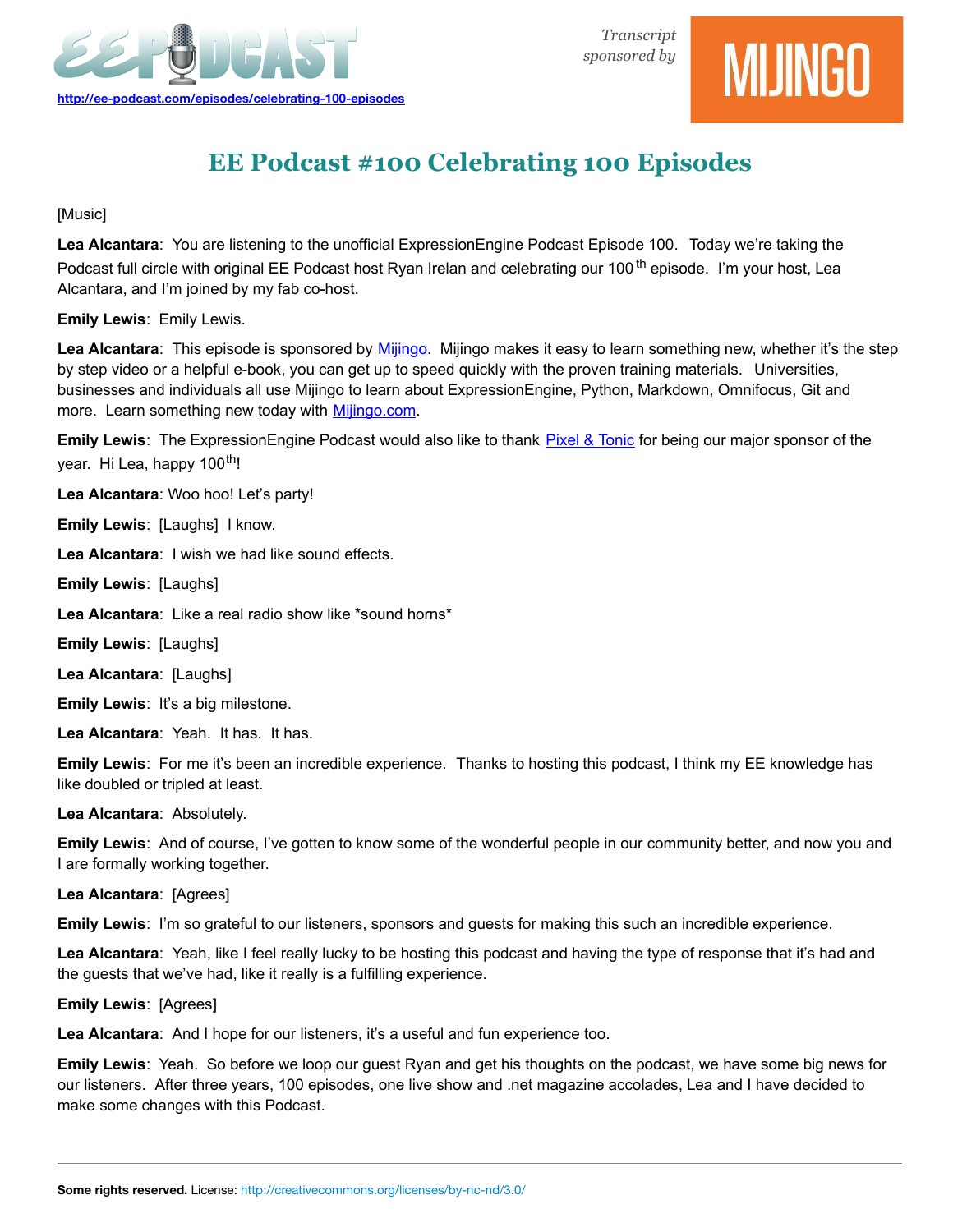

# **MIJINGO**

**Lea Alcantara**: That's right. Well, we've always considered ourselves educators and connectors, and we believe we can best serve our industry and community by expanding the focus of our podcast. The web community is vast, and we really want to reach out to the larger community by tackling topics beyond ExpressionEngine.

**Emily Lewis**: Yeah. So this 100<sup>th</sup> episode is the last EE Podcast. We are rebranding the podcast as the CTRL+CLICK CAST and expanding our programming format to talk about other content management systems as well as industry culture, business practices and web design and development techniques.

**Lea Alcantara**: But while our name and format is changing, you can expect the same level of high quality content that we've always delivered, and we're still sticking to the same bimonthly schedules. So we are continuing with our episode transcripts. We're still scheduling great guests and topics for CTRL+CLICK.

**Emily Lewis**: And all 100 EE Podcast episodes will remain in our archive. ExpressionEngine remains one of my favorite tools. I know the same is true for you, Lea. So we are absolutely going to cover EE topics moving forward. We're just going to cover ExpressionEngine alongside other CMSs and broader industry topics.

**Lea Alcantara**: When we update our schedule, you'll see exactly what we mean. CTRL+CLICK will launch with our next regularly scheduled episode on August 22. Put that in your calendar. Between now and then, we will be getting our new branding in place on the site and making some changes to our EE CMS structure and templates, of course, with the new

name. We're changing domain name as well, so beginning the week of August 19<sup>th</sup>, you'll find the new podcast on ctrlclickcast.com and we'll be on Twitter @ctrlclickcast. EE-Podcast.com will forward to the new domain and our EE-Podcast Twitter account will remain in place as a reference and to provide you news about CTRL+CLICK.

**Emily Lewis**: So now that we've gotten that big announcement out of the way, let's bring our guest into the conversation. Today we're joined by Ryan Irelan who was one of the original EE-Podcast hosts. Ryan is one of the most active members in our EE community. He runs the renowned EE Insider resource, founded the EE Help Chat, and publishes some of the best EE training resources through Mijingo. When he's not busy supporting the EE community, Ryan is the Happy Cog's technology and development director. Welcome to the show, Ryan. Thanks for joining us in this 100<sup>th</sup> episode celebration.

**Ryan Irelan**: Hello, thanks for having me. Did I miss anything? Did I miss any news?

**Lea Alcantara**: [Laughs]

**Emily Lewis**: [Laughs]

**Lea Alcantara**: No, just like random stuff.

**Ryan Irelan**: Actually, I had just stepped away to make some toasts and I didn't know.

**Emily Lewis**: [Laughs]

**Lea Alcantara**: [Laughs]

**Ryan Irelan**: Congratulations on Episode #100. So I was here for one.

**Lea Alcantara**: [Laughs]

**Ryan Irelan**: And now I'm here, you guys added two zeroes to it and I'm here again.

**Emily Lewis**: [Laughs]

**Ryan Irelan**: So it's great to be here and congratulations on the 100 episodes, and also on the new show, that's exciting to hear. I think we're going to enjoy hearing about sort of stuff that also helps them use EE because people that have small shops and even large agencies and working large companies while they work with EE, they are also working on that in combination with a lot of other technologies and testing other issues. So I think it's going to be really helpful, and I know you guys will do great at it.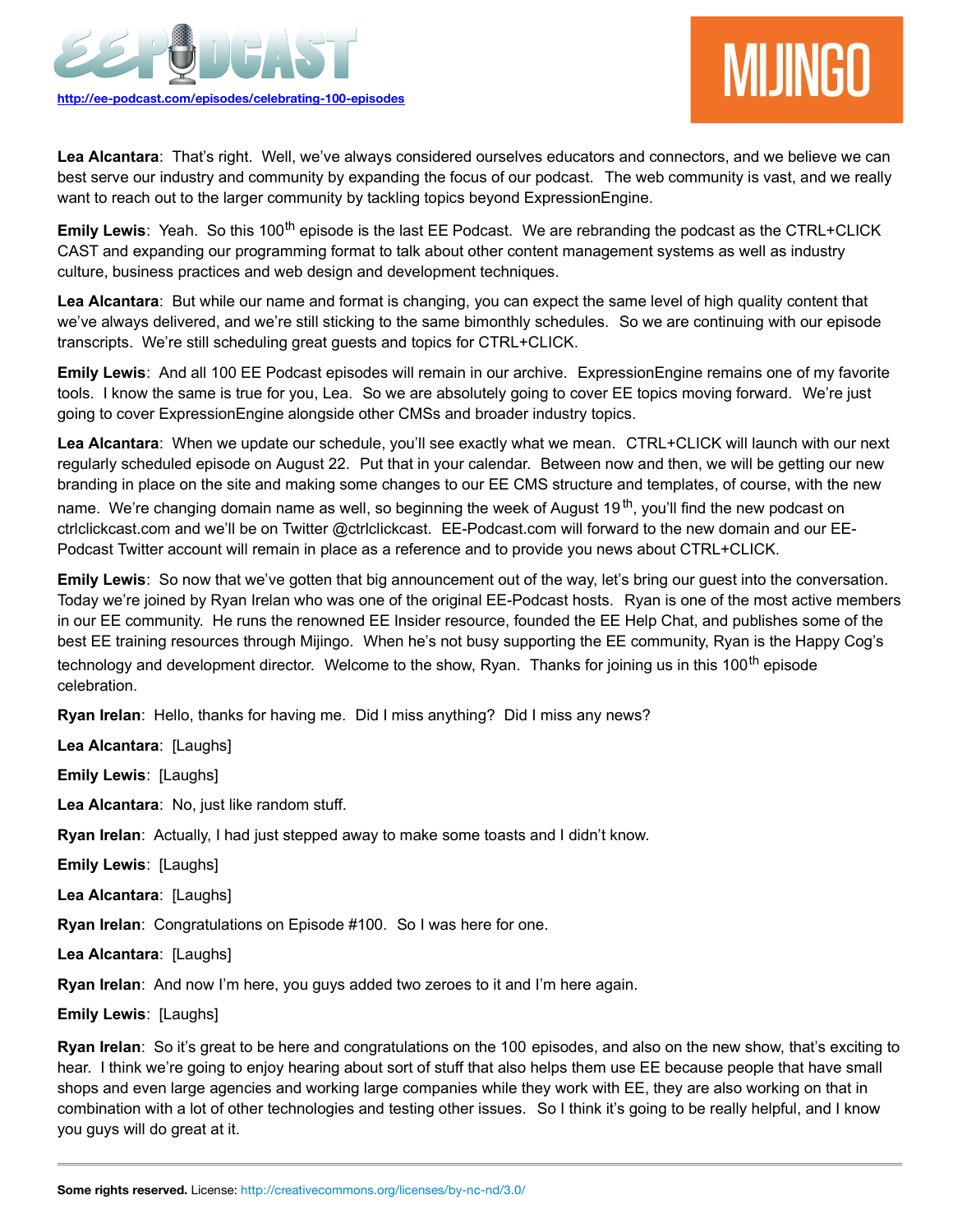



**Emily Lewis**: Thanks Ryan. I think that's exactly where we were coming from with the decision to make the change because both Lea and I, while we love EE, we use lots of other technologies, and being able to talk about those things and what we're learning is something that we want to share. We want to share it with our listeners.

**Lea Alcantara**: Absolutely. So I assume everybody knows Ryan in this community. I think most of them know you more on the professional side. Do you mind sharing a bit more about who you are personally?

**Ryan Irelan**: Sure. Let's see. First, let me think of the things that are terrible about myself.

**Emily Lewis**: [Laughs]

**Lea Alcantara**: [Laughs]

**Ryan Irelan**: Because I grew up in New Jersey. I think that's pretty much top of the list in terms of terribleness.

**Emily Lewis**: [Laughs]

**Lea Alcantara**: [Laughs]

**Ryan Irelan**: And right now I live in Austin, Texas.

**Lea Alcantara**: Very cool.

**Ryan Irelan**: And like you said, I work for Happy Cog. I'm actually the VP of technology, so that my title changed earlier at the beginning of the year, and yeah, so I'm doing that, and I have a daughter and she is two and maybe two-thirds, and let's see, what else? I think that's about it, yeah, but I wasn't really eating, that I didn't really go to make toasts.

**Emily Lewis**: [Laughs]

**Ryan Irelan**: I'm actually sitting in our podcast studio at the Happy Cog office here in Austin, and we don't have a toaster.

**Lea Alcantara**: [Laughs]

**Ryan Irelan**: So those are all lies.

**Lea Alcantara**: Wow! Happy Cog really skimps. No toaster?

**Ryan Irelan**: [Laughs]

**Emily Lewis**: [Laughs]

**Ryan Irelan**: Fire hazard, fire hazard. Do you know the damage you can cause with a toaster? It's amazing.

**Emily Lewis**: Yeah, especially if you involve like a fork or something.

**Lea Alcantara**: [Laughs]

**Ryan Irelan**: Yeah, you see? Well, we don't have forks either actually.

**Emily Lewis**: Too dangerous?

**Lea Alcantara**: [Laughs]

**Ryan Irelan**: Well, we have like these wooden sticks with rounded edges on the bottom. When we eat, we kind of stab our food.

**Emily Lewis**: [Laughs]

**Lea Alcantara**: Do you mean like chopsticks?

**Ryan Irelan**: Yeah.

**Lea Alcantara**: [Laughs]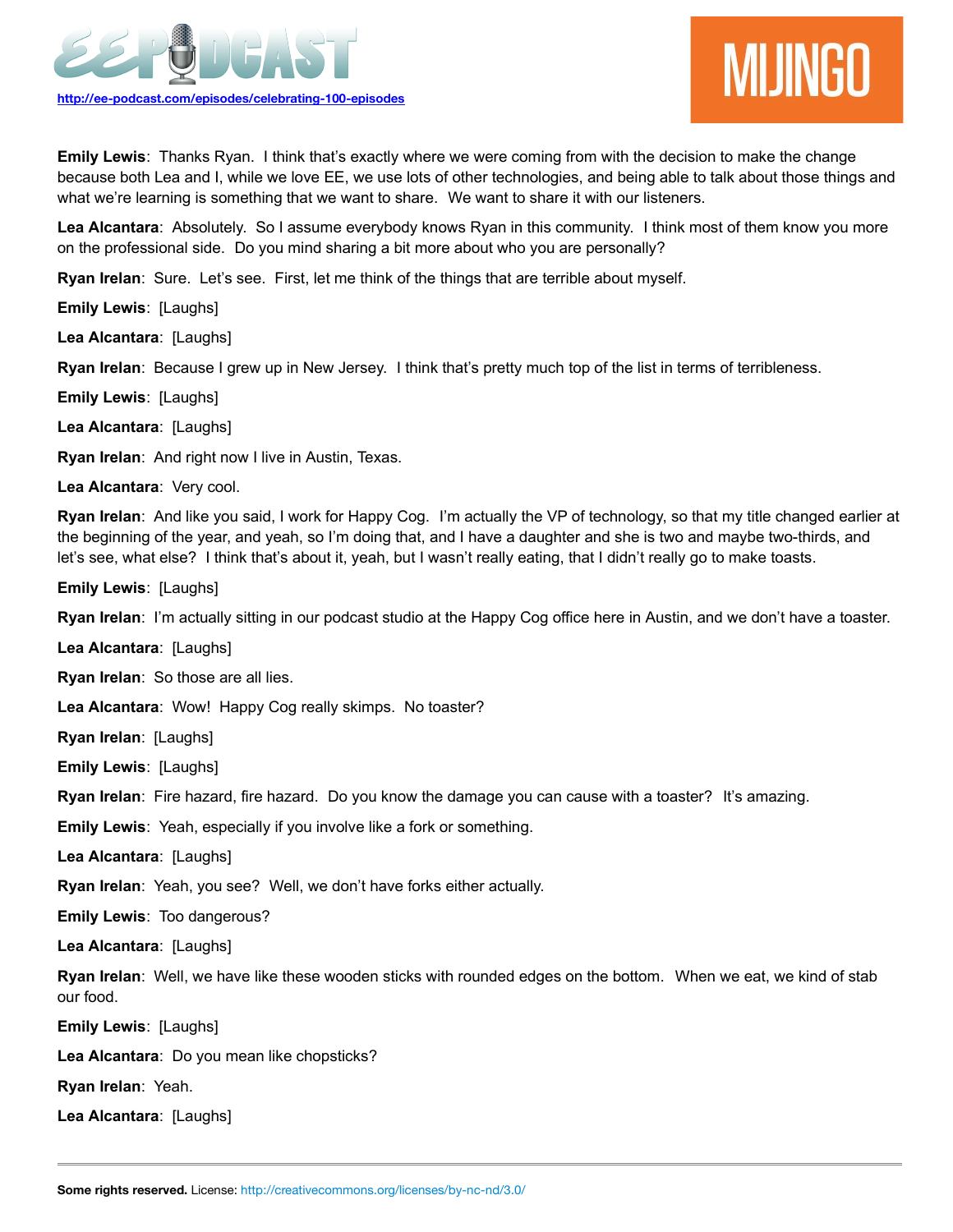



**Ryan Irelan**: But chopsticks actually would make it sound glamorous. It's actually… No, I'm just kidding.

**Lea Alcantara**: [Laughs]

**Ryan Irelan**: We have everything here, except that we really don't have a toaster, but it's okay.

**Emily Lewis**: [Laughs] Everything except the toaster at Happy Cog.

**Ryan Irelan**: Yeah, yeah. [Laughs]

**Emily Lewis**: That should be your new tagline for recruiting new people.

**Lea Alcantara**: [Laughs]

**Emily Lewis**: [Laughs]

**Ryan Irelan**: Everything except the toaster. But we do have a wonderful podcast studio. It's also where I work on creating a screencast as well, so that's where I'm coming to you from right now.

**Emily Lewis**: Yeah, you can hear the quality of your audio.

**Lea Alcantara**: Very cool.

**Emily Lewis: It's nice.** 

**Ryan Irelan**: Yeah, I'm happy with what we're able to put together.

**Emily Lewis**: So let's talk about your beginnings with the EE-Podcast. Why did you start the podcast?

**Ryan Irelan**: I wanted to get rich.

**Emily Lewis**: [Laughs]

**Lea Alcantara**: Sure, absolutely. That's why everyone starts a podcast.

**Emily Lewis**: That's why we're in it. [Laughs]

**Lea Alcantara**: Yeah. [Laughs]

**Ryan Irelan**: Right? You guys know, right?

**Lea Alcantara**: [Laughs]

**Ryan Irelan**: Why did I start the podcast? Well, man, I have to try to remember like actually the year that it started, but I started it with Dan Benjamin, and many people I think probably know Dan from the 5by5 Network, and EE-Podcast was at one time on 5by5 before Dan was growing the network to sort of reach a broader audience. So I started with Dan, and Dan had been working on Screencast and I think I had already launched EE Insider and was doing a lot in the EE space and thought that a podcast will be the next thing that I could do to share information and news about EE and Dan was using EE on a couple of projects. We both like podcasting. I had been podcasting on and off since about 2005 or so. Maybe 2004, but pretty early on. I actually co-wrote a book in 2006 or 2007 on podcasting for business as I wrote the technical section of it. It's actually still available on Amazon. You can buy it, I mean, if you want, always.

**Emily Lewis**: [Laughs]

### **Lea Alcantara**: [Laughs]

**Ryan Irelan**: But if you do, then it will be like one of the three copies that I get in my roll to report every quarter, so I thank you for the 2-1/2 cents. So it's the same thing with like when I started the EE Help Chat and EE Insider. It was just another way of sort of creating a resource for the community to talk about the ExpressionEngine, to learn about ExpressionEngine, and so that sort of really why I started it and I really enjoyed doing stuff on the mic, and so I'm jealous that you get to do this regularly. I know it's a lot of fun.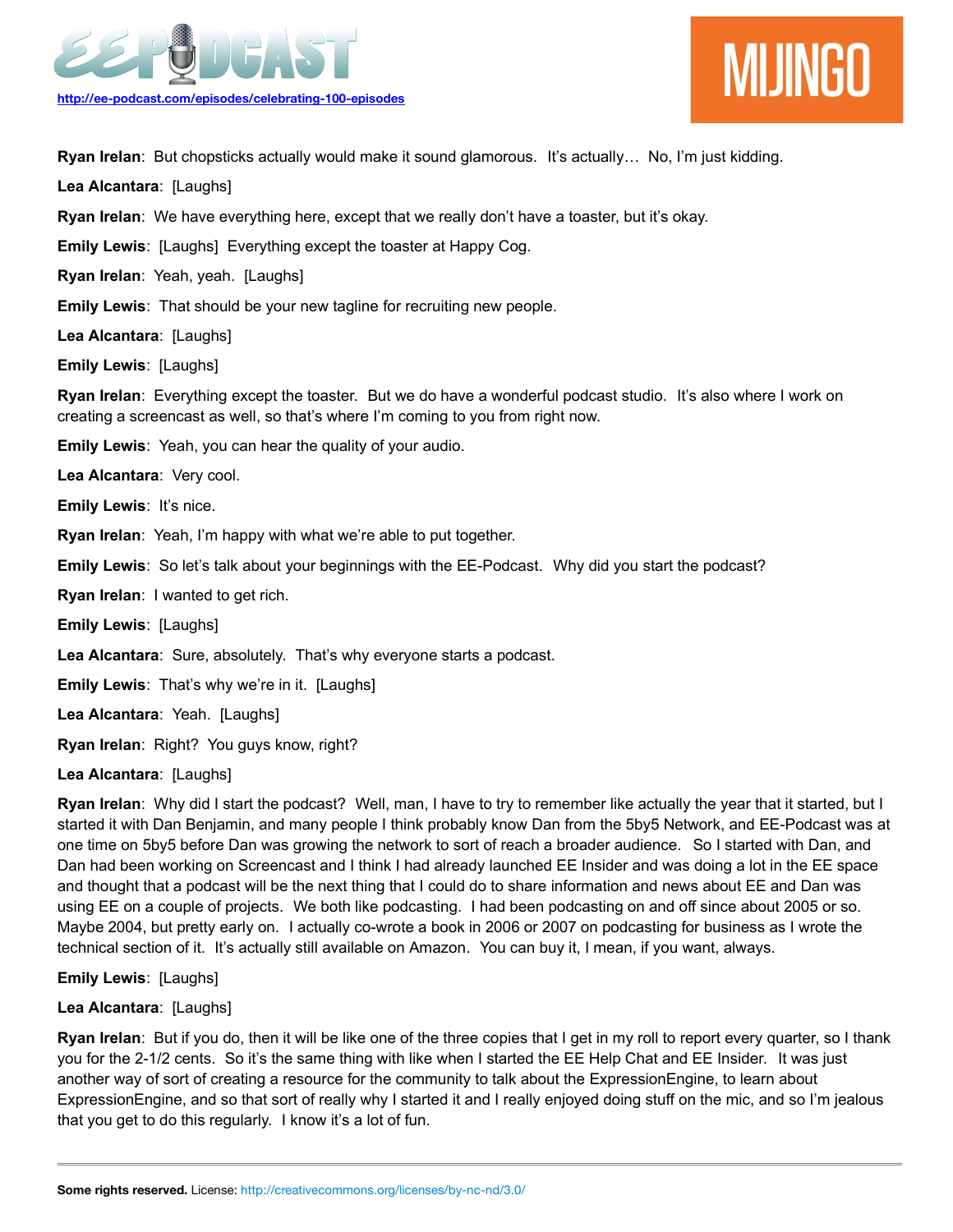

# **MIJINGO**

**Emily Lewis**: It is. I'm curious when you started doing this, you said it was part to help the community. Was it because that when you were working with ExpressionEngine, you felt that there was, I don't know, something missing in the education aspect of using this system and that EE Podcast would be a way for not only are you to share information but also learn.

### **Timestamp: 00:10:00**

**Ryan Irelan**: Definitely. I think at the time when I started sort of doing more stuff in terms of teaching EE and talking about and evangelizing it, the main place that people communicated about ExpressionEngine was in the official EE forums.

### **Emily Lewis**: [Agrees]

**Ryan Irelan**: Which sounds crazy now because it's kind of like a graveyard these days in terms of people using it unfortunately, and lots of old threads are gone and it had been pruned and taken off the internet and lots of broken links left and right. But all that aside, that was sort of really the main focus, and I felt like that there could be more to the community than just that, and this is before Ryan Masuga started Devot:ee.

### **Lea Alcantara**: [Agrees]

**Ryan Irelan**: And I know that he was working on a couple of different variations of that site before it became sort of an add-on repository and then a great add-on store, and honestly, it's one of my favorite resources in the community.

### **Emily Lewis**: [Agrees]

### **Lea Alcantara**: [Agrees]

**Ryan Irelan**: It's something that I think we've all found valuable to sort of help prop up and assist developers to just let them develop code and you don't need to worry about how to sell it. So back then it was really just the forums. It was really like the main thing, and so let's see, in 2007 I signed a contract just to write a book on ExpressionEngine with the Pragmatic programmers, and then I started writing on EE 1 and then her dev, EE 2, was on its way and we kind of know how that went. It was going to be sooner than it actually was and so I put the whole book on pause because I didn't want to write a book on a software that was going to be old when the book came out.

### **Lea Alcantara**: Sure.

**Ryan Irelan**: Printing books is expensive and I didn't want to pay for all the paper, so I put that on pause and then did some screencast, and that was sort of really like my first jump in sort of my first release of training materials. I was trying to frame learning ExpressionEngine a little bit differently and frame it in a way to where people are sort of on a journey of building something and I wanted to do it in screencast form and in a sort of series.

### **Lea Alcantara**: [Agrees]

**Ryan Irelan**: So they could go through like a series of ten videos and build a site, but each one was very focused on what it covered so someone could buy a single video and jump in because they had a snapshot of the code as it was at the point where that video started. Then after I released the videos, I was blown away by the reception of them and I really started to engage with even more people in the community and then I decided like, "Hey, like maybe we need to do another resource where we have another way to help people."

### **Emily Lewis**: [Agrees]

**Ryan Irelan**: And that's when I started EE Help Chat, and I just decided to start that, and I think that somewhere around there, do you actually remember the date of the first EE-Podcast? I don't, embarrassingly.

**Lea Alcantara**: I think it was like in 2009 at some point.

**Ryan Irelan**: Okay.

**Lea Alcantara**: Yeah.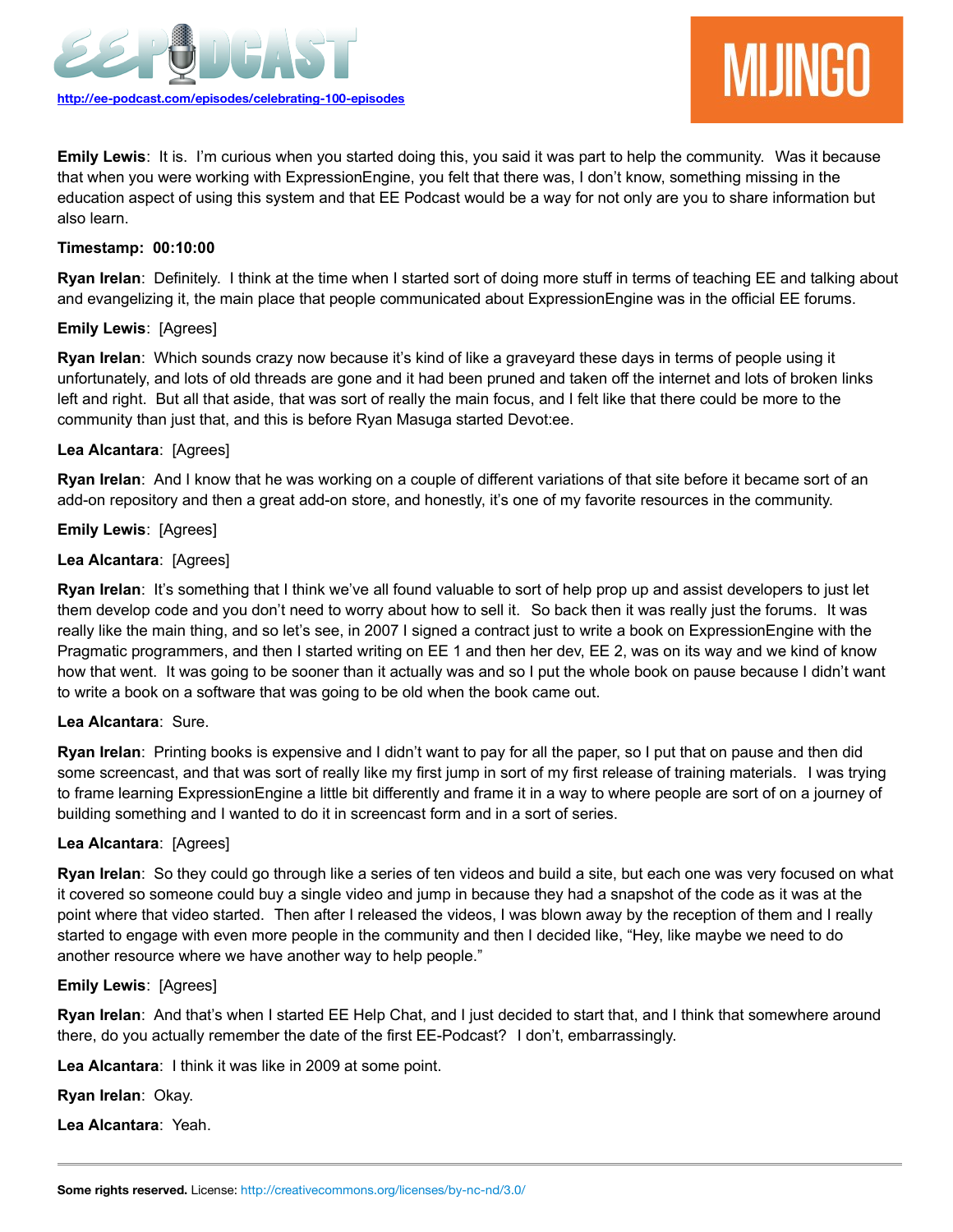

**Ryan Irelan**: Okay, so it was after EE Insider then.

**Lea Alcantara**: Yeah.

**Ryan Irelan**: Yeah, so EE Help Chat was in September of 2008 and then at that time it was very different. Actually, I remember this because like I was all prepped on my desk. I said, "Okay, like I have like resources and I have something to drink, and I have like a snack."

# **Lea Alcantara**: [Laughs]

**Ryan Irelan**: And because back then I was really like trying to help and find answers for every person that had a question.

**Emily Lewis**: [Agrees]

# **Lea Alcantara**: [Agrees]

**Ryan Irelan**: And of course, I quickly realized, I'm like, "You know, that didn't scale." But the ultimate goal was if I could set this up so people could help each other, then that would be a success, and so as time went on, I sort of slowly moved into the background and people are helping each other. There were times where I couldn't attend, but it would still happen, and people will help each other. Then when my daughter was born, I had to back away a good bit from a lot of things, but that being one of them, and it still went on and that's when I realized like, "Okay, this worked, like people are now helping each other, and I don't have to be the one that helps everybody, which is great." I didn't really have like that idea. I wish I could have. Oh, it's like a big thing I wanted to do. It's where I just wanted to help people.

# **Lea Alcantara**: Yeah

**Ryan Irelan**: And it was cool to see people help each other then after that.

**Emily Lewis**: I think that's one of the most unique things about the EE community. Everyone is so helpful to each other.

**Ryan Irelan**: Yeah, definitely, and it was like that in the forums, and so that sort of what the inspiration was.

# **Lea Alcantara**: Yeah.

**Ryan Irelan**: A lot of people that are regularly in the forums are helping people, even today. I mean, there are still people in there and they're helping, but I think you've seen a lot of stuff get pulled into other resources like my site and other places. So anyways, after EE Insider, then Dan and I had talked about doing the podcast and we wanted to do it on ExpressionEngine so we started it. It was pretty rough going at first. I think Dan was figuring out a lot about how to do podcasting stuff and I was figuring out a lot about it as well, but we did it up until 2011.

**Emily Lewis**: Yeah, two years ago.

**Ryan Irelan**: Yeah.

**Emily Lewis**: So you said it was kind of rough going in the beginning. What were some of the challenges you guys faced, you and Dan?

**Ryan Irelan**: Well, we were doing all the editing.

**Lea Alcantara**: Yeah.

**Ryan Irelan**: Like either myself or Dan.

**Lea Alcantara**: [Laughs]

**Ryan Irelan**: And that was a little…

**Emily Lewis**: So time consuming. [Laughs]

**Lea Alcantara**: Yes.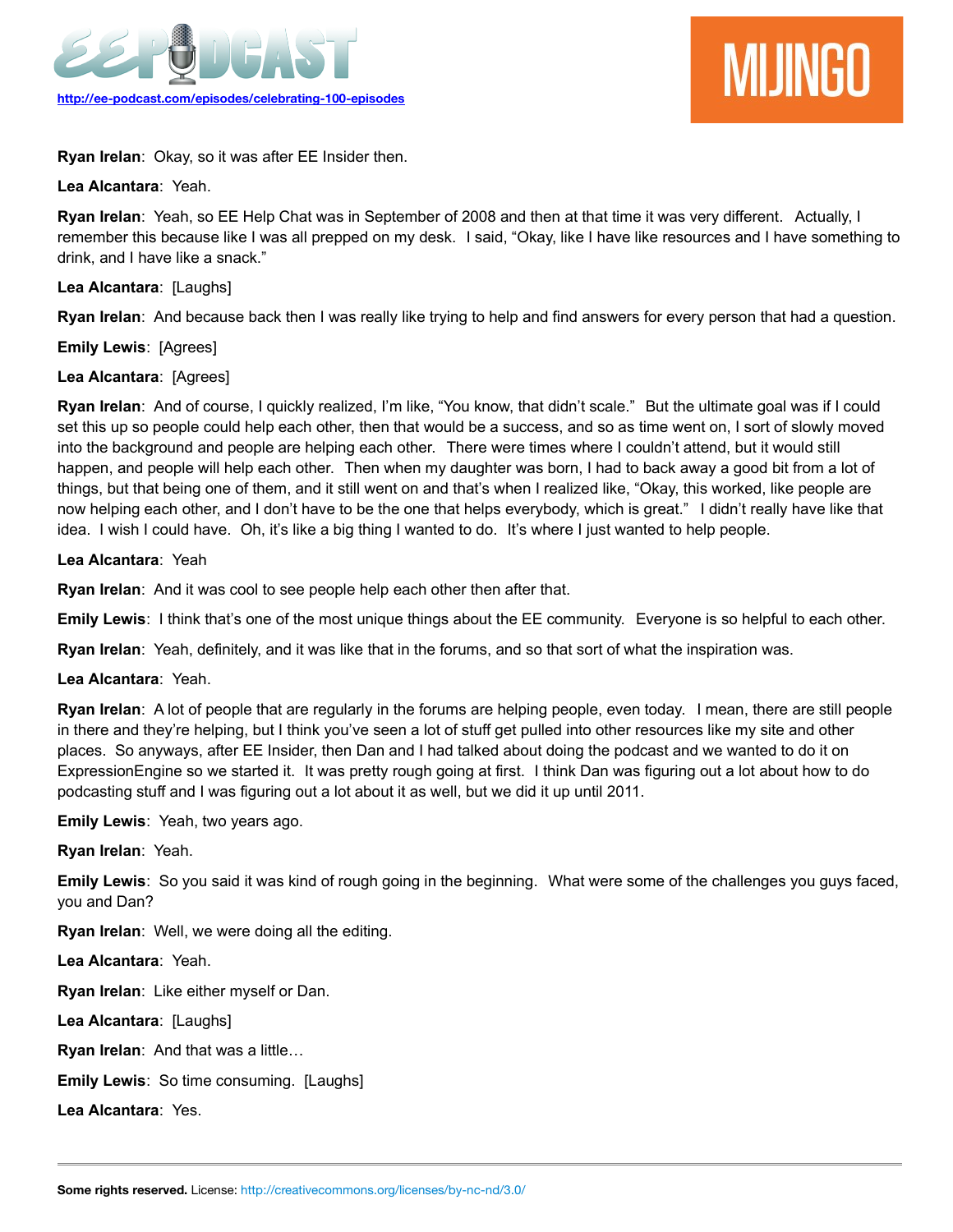

**Ryan Irelan**: Yeah. It takes a lot of time, and so it became difficult, and then we just had to sort of like a really simple site where we publish the episodes and stuff. This was like way before Dan had 5by5 up and running, and so yeah, it was kind of a challenge and then we both had like other projects. At that point, I had to do EE Insider and I was doing EE Help Chat and I was also working on a book at that time because it was 2009 so I was actually in the middle of writing a book and then working on videos and stuff, so I had a lot going on so it became a lot of work. One of the things that I don't like to do, and it happens because we all get busy, but one thing that I like to do is to start something and then let it sort of just slowly die.

### **Emily Lewis**: [Agrees]

**Ryan Irelan**: It kind of drives me crazy. So it was just like shut something down and that sort of what happened with the EE Help Chat, I just decided that I couldn't do it anymore, so I had to close it down. Unfortunately, Mitchell at Solspace and I think EngineHosting kind of took up sponsorship of that and so it ran with it, which is great because that's kind of what's cool about the community.

**Emily Lewis**: When you decided to hand things over to Lea, was it the same situation with the podcast as it was with the EE Help Chat, just not having the time to sustain it yourself?

**Ryan Irelan**: Yeah, exactly, and Dan was also. Look, I guess at that point, Lea, it was just you and I.

### **Lea Alcantara**: Yeah, yeah.

**Ryan Irelan**: Dan had already dropped off because he was getting busy with 5by5 and then I was planning to move to Austin, selling my house, moving the family here, and again, you just have to, like you have reassess the commitments that you have.

### **Lea Alcantara**: [Agrees]

**Ryan Irelan**: And decide like what you want to do, what you want to focus on, and it was great because I knew that Lea could take it over, and then you and her joined up to work on it, and I have said this before and I've written about it on EE Insider that you guys have taken it and made it better than I could have with a lot of ton of great effort with the transcripts, the new site, and all those stuff. So I couldn't be happier with what you guys did. I mean, the transcript stuff is just great and there is cost to that and there is time involved and you guys have just regularly published with new shows over the last two-plus years so that's pretty cool.

### **Lea Alcantara**: Thanks Ryan.

# **Emily Lewis**: [Laughs]

**Lea Alcantara**: What I really resonated from what you said when you started from the beginning, Emily and I didn't really know much about podcasting either besides just showing up on a mic and talking. So we also went through a little bit of like learning curve experience over like, "Okay, let's edit everything ourselves and figuring all these things out.

### **Ryan Irelan**: [Laughs]

**Lea Alcantara**: And you know what though, I think it was necessary, right?

**Ryan Irelan**: Yeah, you have to. You have to kind of do it yourself first, I think.

**Lea Alcantara**: Yeah, exactly too, like really understand like time management and understanding exactly how things work, and then by the time we got our own editor, at least that way we understood what he had to go through and to explain, "Okay, you need to cut from here and here." So the discussion is a lot more useful than just sending raw material and going, "I don't know, do something with it." Right?

**Emily Lewis**: [Laughs]

**Lea Alcantara**: [Laughs]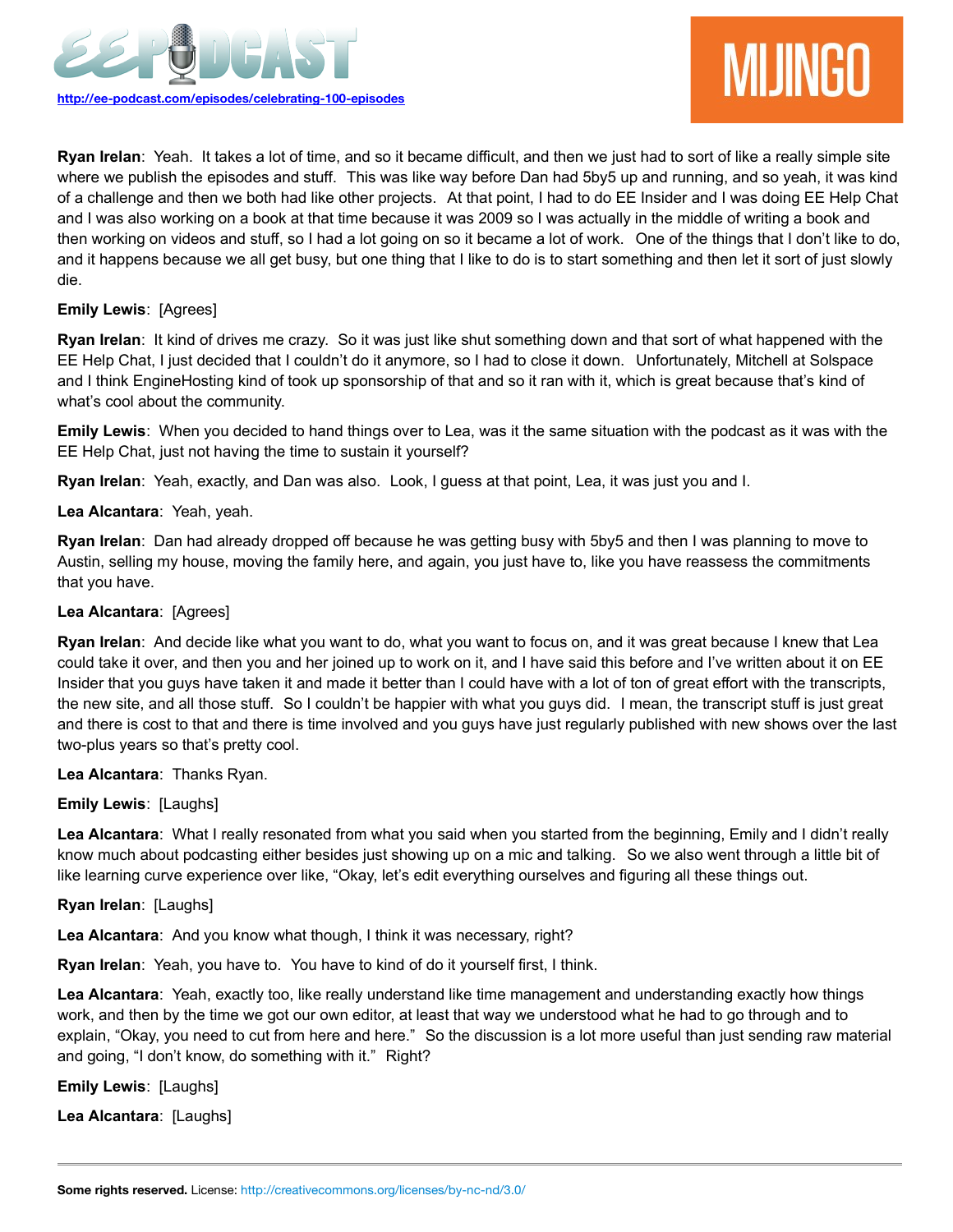



**Ryan Irelan**: Exactly.

**Lea Alcantara**: Yeah, so I would definitely say it was kind of an uphill learning battle for both of us, but I think one of the interesting things is when we decided to make it a biweekly schedule that forced us to essentially like realize how much time it was costing us really quickly, and then so that even though it was uphill, I think we learned very fast how to deal with things because we had committed to doing a biweekly schedule.

**Emily Lewis**: And I think it also helped…

**Ryan Irelan**: Yeah, that will keep you honest, won't it?

**Emily Lewis**: Yeah. [Laughs]

**Lea Alcantara**: Yeah, exactly. [Laughs]

**Emily Lewis**: I think we also realized by doing a lot of stuff ourselves, the value of hiring an audio editor. [Laughs]

**Lea Alcantara**: Yes. [Laughs]

**Emily Lewis**: Because for me, I feel like it took me about three to four hours for every episode.

### **Lea Alcantara**: Yeah.

**Emily Lewis**: And it's totally worth handing it over to someone else who's faster and more efficient and he knows things about audio quality and different levels and things like that, that I never tried to improve or focus. I just cut things out so it was a valuable learning process to understand the importance of bringing in an expert who can be more efficient. It's worth the money.

**Ryan Irelan**: Yeah, when the medium is audio and the way people ingest your material is with their ears, then the quality of the audio is most important.

### **Emily Lewis**: [Agrees]

**Ryan Irelan**: You can have the best podcast in the world, but if it sounds like garbage, I'm going to turn it off.

**Lea Alcantara**: Yeah.

**Ryan Irelan**: And that's like for any show because it becomes difficult to listen because then you have to literally strain your ears to listen to stuff.

### **Lea Alcantara**: Yes.

**Ryan Irelan**: And that's why, but it's surprising though because it used to be like when podcasting was first starting, only like the people that really into it got quite the gear they needed to do good audio.

### **Emily Lewis**: [Agrees]

**Ryan Irelan**: Most people were using just whatever they could find audio in laptop, built-in laptop mic or some terrible headset.

### **Lea Alcantara**: [Laughs]

**Ryan Irelan**: The thing they use for like Skyping or whatever, but now, actually because there are so many more affordable options for audio like the Road Podcaster mic, I mean, USB, you plug in and you can use it anywhere and it sounds great. You don't need to have like here at the studio, I have what looks like a three-mic system with a mixer and compressors and stuff, and like you don't have to have all that, and so the barrier entry now to have a good sounding podcast is much lower, which is a good thing because then more people who have the information can share it and share it with a higher quality audio.

**Emily Lewis**: Absolutely. Now, if only Skype would get more reliable.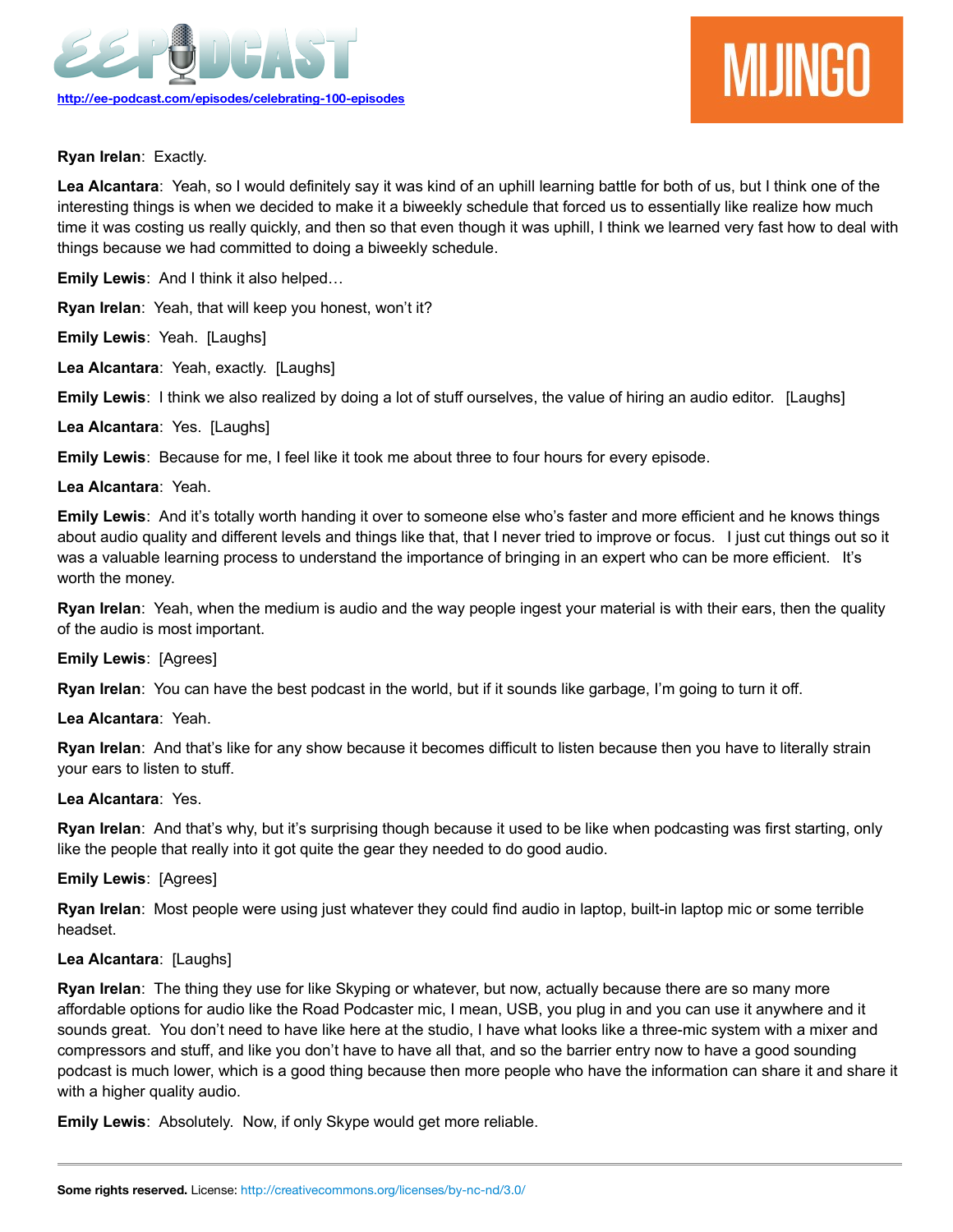

# **MIJINGO**

**Lea Alcantara**: [Laughs]

**Ryan Irelan**: Yeah, totally.

**Emily Lewis**: Or that there would be like some new option out there.

# **Timestamp: 00:19:58**

**Lea Alcantara**: Well, what I find interesting about this conversation is, yes, this is a podcast that most people, 99% of people who subscribed to the podcast listen to it obviously, but we also have transcripts mostly because a lot of people like the content, but they just want to skim to find like the salient points or click through the show notes and they find value in that. What I found really awesome is actually one of our subscribers is actually hearing impaired. He actually does not listen to a lick of our show.

### **Ryan Irelan**: Very cool.

**Lea Alcantara**: But he emailed us saying to thank us for the transcripts because he actually subscribes to read our show on a regular basis.

**Ryan Irelan**: That's really cool. I've actually had people contact me at Mijingo asking for transcripts to the videos because sometimes I did get them done, but I got them done for production purposes, but I didn't get them done to publish and so whenever I can, I publish one now, and the fortunate thing about your listener that isn't listening but is reading is that he doesn't have to hear my terrible croaky voice.

### **Emily Lewis**: [Laughs]

### **Lea Alcantara**: [Laughs]

**Emily Lewis**: Yeah, the transcripts were a huge priority for me when I came on board because I felt I would be a hypocrite when I speak about accessibility and it's a passion of mine and then our own podcast wasn't really accessible. [Laughs]

**Ryan Irelan**: Right. Yeah, you know, good point.

**Emily Lewis**: Yeah. But then it also comes with the added accessibility for search engines who can now read our content that it's in the audio and give us some good keyword exposure.

**Ryan Irelan**: It's important because a lot of people are searching for things about ExpressionEngine like one of the podcasts we're going to talk about is caching. People search for stuff like that.

# **Emily Lewis**: [Agrees]

**Ryan Irelan**: And if they come across your show, the only way they have to sort of get access into that is through the Google searches. So yeah, it's critical. I wrote about it at some point that I think it's really important that as many people as possible who are doing podcasts and screencasts and stuff like that make their content more accessible. I mean, obviously, because for hearing impaired, but also for people to find it too.

### **Emily Lewis**: [Agrees]

### **Lea Alcantara**: Yeah.

**Ryan Irelan**: Audio and video is varied right now in most cases unless you're using a higher end platform that has some transcription services built in, and if it's not in the body of the page like you guys do along with it, then it's going to be really difficult to find.

**Lea Alcantara**: Absolutely, so why don't we take a look back at our favorite episodes then. All three of us have picked a few that's really left some impression on us. So Ryan, why don't you start? What's your first favorite episode?

**Ryan Irelan**: So the one I want to start with is Backup Options, which was the show you did with Eric Lamb. Lea, we were emailing about this. I know that I said, "What's not to like about Eric?"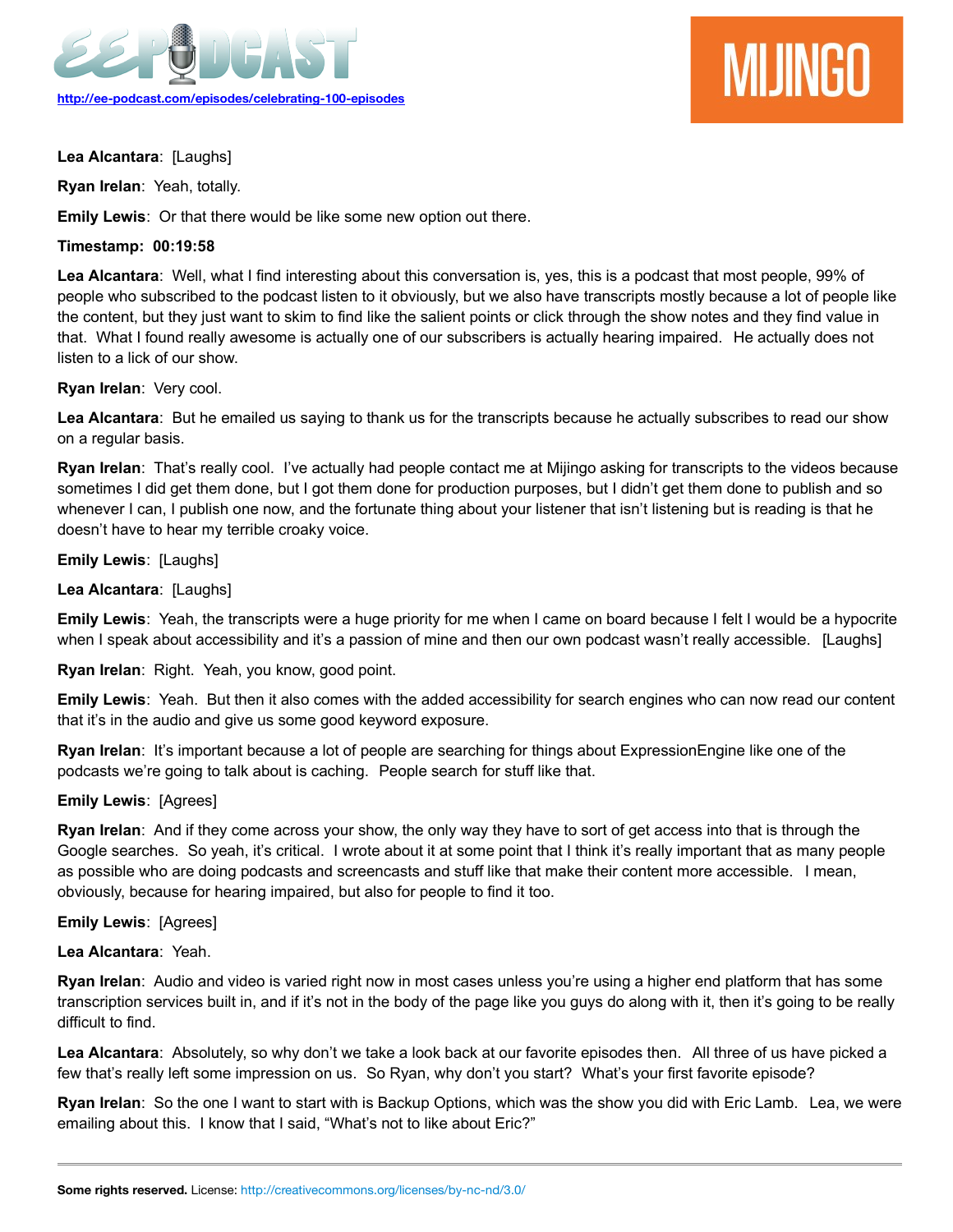

# **Lea Alcantara**: Yes. [Laughs]

**Ryan Irelan**: He's one of my favorite guys in the community. I got to meet him at the last ExpressionEngine conference, and great dude. He has reached out privately to help me with stuff when I ran into issues on my migration to EE 2 and always willing to help. Again, the backup stuff is really important because you don't want to rely on your host as the only way for your backup, but you also don't want to rely on your client so like you want to make sure that you set up a good system for them. So obviously Eric is the natural person to have on the show because he writes software that does backups so he has – I think it's called – Backup Pro.

**Emily Lewis**: [Agrees]

# **Lea Alcantara**: Yes.

**Ryan Irelan**: And I actually run Backup Pro on the Mijingo.com instead of ExpressionEngine, and so I run that so I make sure that my database is backed up regularly.

### **Emily Lewis**: [Agrees]

### **Lea Alcantara**: [Agrees]

**Ryan Irelan**: And my files are also backed up and zipped. So the great thing about that for me is an extra layer of backup. EngineHosting is my host, so of course, who does regular I think nightly database dumps as well, and all that stuff is Version Control so I have access to everything, but it never hurts to have like a nice backup of your database and of your files all zipped up. So that was a great one I think just in terms of sharing the gospel of backups to everybody.

### **Lea Alcantara**: Yeah. [Laughs]

**Ryan Irelan**: That's sort of how my picks are kind of framed to sort things on important topics that I think that everybody should know about, and that's one, backups.

Lea Alcantara: Yeah, I have to say that's one of my favorite episodes too. I think the biggest lesson is it's really not if but when backups are necessary. That was how important he mentioned that, and how it's good to have many days' worth. So here is Eric discussing [how he learned the importance of backups the hard way:](http://ee-podcast.com/episodes/backup-options-w-eric-lamb)

*Eric Lamb: The reason why I tend to keep so many backups or so many days' worth of backups is because I've been hacked and I didn't even know it, and so trying to restore uncompromised files became a bit of a problem.*

**Emily Lewis**: One of my favorite episodes was our talk with Erik Reagan about documenting ExpressionEngine. This episode really made me consider a bigger picture approach to documentation. What I was doing prior to our discussion with Eric was basically commenting in my templates, commenting in my CSS, HTML, et cetera, but taking a bigger picture approach to it, I could use my documentation to guide my project management and future projects. So it completely changed my development workflow and my project management workflow. So [here's a clip of Erik explaining the goal of](http://ee-podcast.com/episodes/documenting-ee) [the documentation:](http://ee-podcast.com/episodes/documenting-ee)

*Erik Reagan: The goal of the documentation is to provide yourself a roadmap, and with any type of code, it's kind of weird area when you talk about building a website. If you are developing software, I think it's a little more of a clear picture because to me documentation really does need to come first with software. With a website, there is a little bit of grey, I think, just because of the tools that are out there to speed up a process and the types of processes that go into creating websites and the design aspect. So documentation, for us, definitely needs to start before the development process and it just creates that roadmap.*

*And whenever there is a custom add-on or something involved, it is absolutely necessary and even in more detail. But to touch on the other side, it's also maintained throughout the process of the development. So we will start*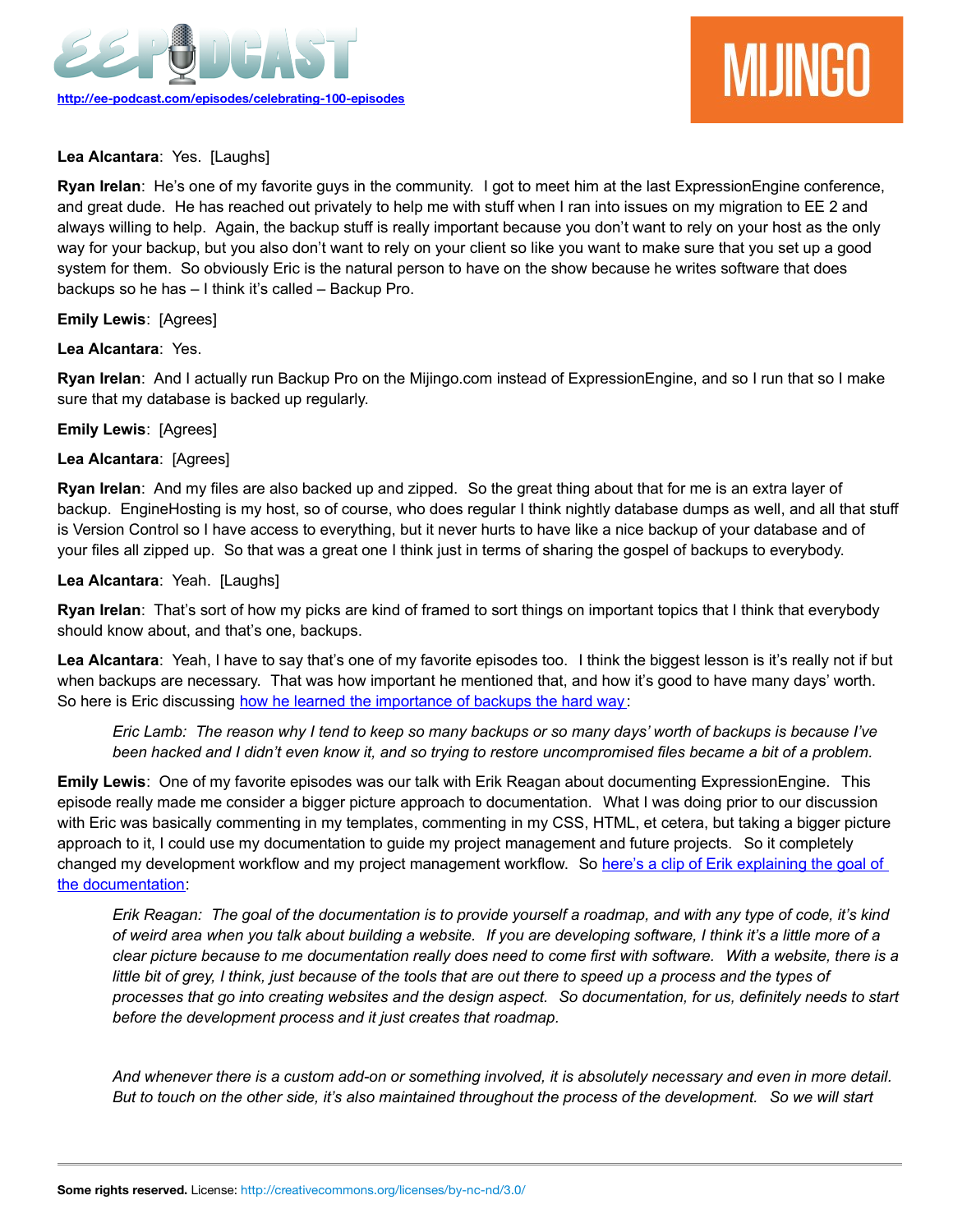



*with the kind of a core set of structure for the channels and custom fields and all that alongside maybe what addons do we intend on using.*

*Before we build the site, we pretty much know the add-ons we are going to be using, so we will document those things. And if there are any nonstandard, what I would consider nonstandard ExpressionEngine techniques that I'm going to use, I'll probably document that just so that if I have, like I said, somebody new on the team or if for any reason, we work with other contractors for a project, they might not build things the same way we do. So it's important to document some of the approach to what you are doing. I think we all kind of know that with ExpressionEngine, its greatest strength is also its weakness in that you can do so many things in so many different ways and won't get the same result in the end.*

**Lea Alcantara**: So Ryan, another of your favorite episodes was caching. You mentioned that earlier in our conversation, and it was with our guest Aaron Waldon. Why did this one stand out to you?

**Ryan Irelan**: Again, another important skill and piece of knowledge that people need to have when they start launching sites, especially sites that are fairly complex, that perhaps involve a lot of queries to the database and maybe sites they need to perform very highly because they're going to have moderate to high traffic. So I think it's important to know the tools out there. We all know that caching is available in EE and Aaron has a great add-on called CE Cache. As I was like going through and reviewing and trying to choose the episodes I want to pick out, I actually was in the middle, literally in the middle of troubleshooting some caching issues on a site that I'm working on and some performance issues, and so I just had it started. I just installed CE Cache and see if that would help, and this isn't a commercial for Aaron's add-on, but it was amazing.

### **Lea Alcantara**: [Laughs]

**Ryan Irelan**: It was amazing what that was able to do, so I was like, "You know, this is really important to know. Not only is EE caching one way to go, but that there are other options out there, so it's important that everybody goes back and listen to the caching episode with Aaron."

### **Lea Alcantara**: And [here is the clip from our episode with Aaron:](http://ee-podcast.com/episodes/caching-with-aaron-waldon)

*Aaron Waldon: Caching can be a tricky thing because like we're talking about before, like if you're using the native tag caching, it's kind of like lottery. If you're the person who hits it every 30 minutes or how it often refreshes, you're still going to get the full force of that page. You're still going to be kind of heavy for you. In some pages, that's okay. I've talked to some people who they have like a map that's being generated with ExpressionEngine add-on that will have like 10,000 data points. That page has to be cached or it takes 20 seconds to load. Do you know what I mean? And then with CE Cache, it will take, if they are using static caching, it will be super fast, and if not, it will take maybe a second or something just because the page is so huge to transfer.*

**Emily Lewis**: Many of my favorite episodes over the course of the past two years focused more on business practices than ExpressionEngine. I think it's probably because still I feel like I'm in the early phases of running my own business, so those learning from people who are more establish has a lot of appeal for me. Our episode with Paul Burton talking about contracts had a huge impression on me. Paul not only offered valuable advice about contracts which I really, really needed, but he also made me reconsider my business in a more serious way. I always thought of myself as a freelancer. That was just the common term I heard, but after hearing Paul describe what he thinks about freelancing, it really made me take my business a little more seriously. So [here's a clip of Paul talking about what freelancing means to him:](http://ee-podcast.com/episodes/contracts-business-with-paul-burton)

### **Timestamp: 00:29:52**

*Paul Burton: I don't look at freelancing as a legitimate business that can go the long haul. When I started in this business 18 years ago, I called myself a freelancer because I didn't know any other way to describe myself.*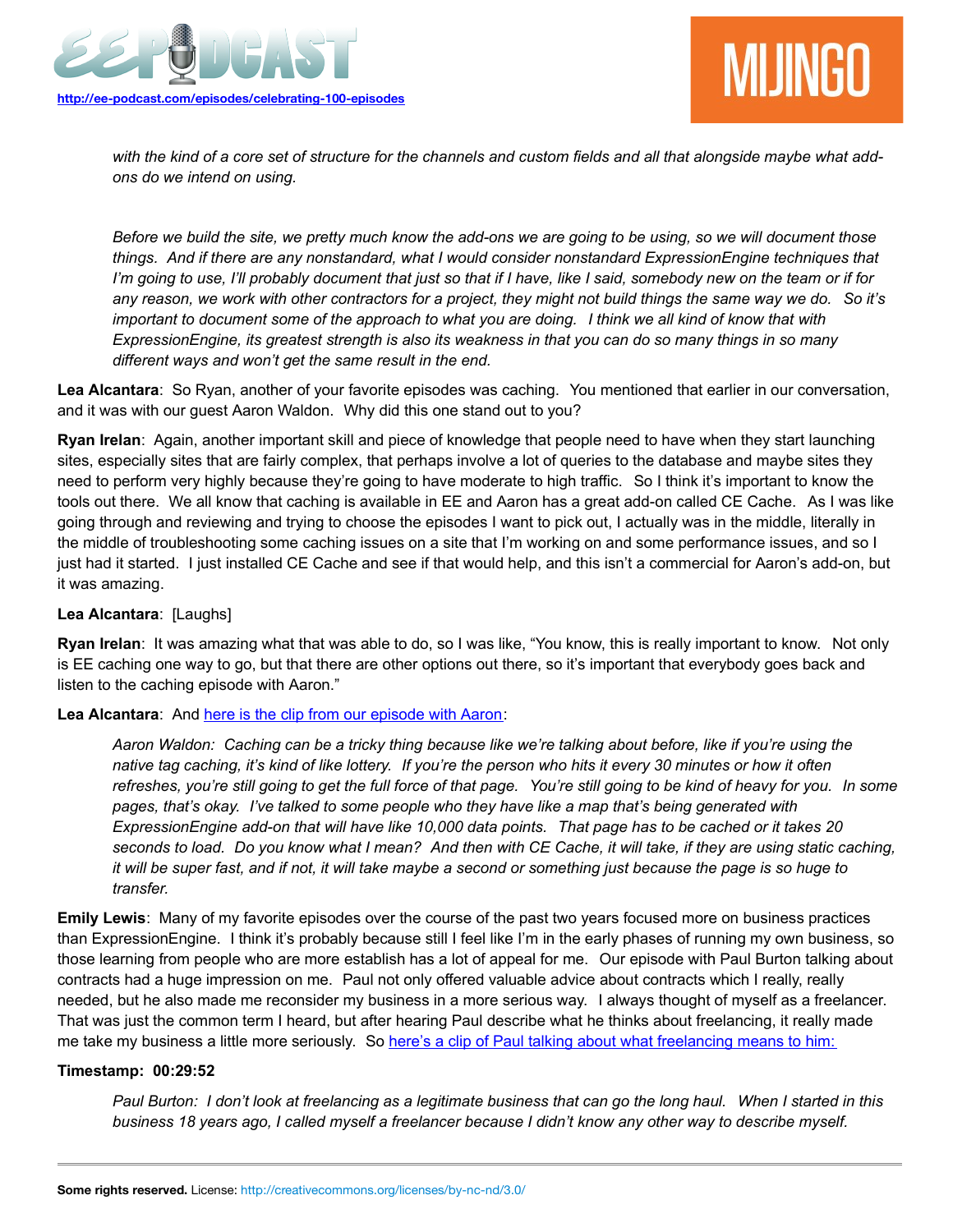



*And at that time I was literally doing project to project work. I wasn't at that time savvy enough to be able to say, "Okay, I'm going to upsell this client on this and that and the other thing." Because the work that I was doing was everything from storyboards for advertisements, to illustrations and then eventually getting into web banner ads and things like that.*

*So as my business grew, I started to understanding and realizing a few things, and I said, "If I wanted to succeed, I had to start treating me and my business as an actual business." And that meant that I had to start approaching projects from the standpoint that I'm not just a hired gun, I am a partner, and that's where the sales, the whole idea of learning how to sell myself as a business came into play.*

*The bottom line is like the word "freelance" actually bothers me because it has the word "free" in it. I can't tell you how many clients I've had that says, "Man, you charge a lot of money for being a freelancer." And my response is, "A, I'm not a freelancer, and B, I'm really good at what I do, and if anything, I'm undercharging for my work." So I would like to see the industry as a whole move away from the term "freelancing," and I don't care if you call yourself an independent creative god, I don't care.*

**Lea Alcantara**: Speaking of business, I also really loved one of our more recent episodes, Episode 97 with Carl Smith.

### **Emily Lewis**: [Agrees]

Lea Alcantara: So Carl offered so many valuable insights. It's really hard to pick just one, but [here is a clip with him](http://ee-podcast.com/episodes/your-work-your-life-with-carl-smith) [talking about priorities, focus and goals.](http://ee-podcast.com/episodes/your-work-your-life-with-carl-smith)

*Carl Smith: I actually have a list of three goals that I just keep in Trello account. One is personal, one is family, and one is business, and when I get up in the morning, I kind of just give myself a few minutes to figure out what feels the most out of sync right now. What am I most worried about is one way to put it. But I look at those three options I have and I kind of prioritize my day around where I need the help the most.*

**Emily Lewis**: For my last favorite episode, I can't forget to mention our discussion with Ian Pitts and Adam Wiggall on Version Control. I read about and heard lots of people talking about the benefits of Version Control, but hadn't gotten into it yet, and I was pretty much afraid of it. [Laughs]

# **Lea Alcantara**: [Laughs]

**Emily Lewis**: Anything that involves terminal gets me a little nervous, but anyway, our conversation with Ian and Adam was the first time I really started to see how Version Control could be applied to my own projects, especially because at the time I was just working by myself. So here's a clip of [Adam explaining how Version Control is as valuable to a single front](http://ee-podcast.com/episodes/version-control-with-ee) [end developer as it is to back end development.](http://ee-podcast.com/episodes/version-control-with-ee)

*Adam Wiggall: If you are involved in front end, you are writing lots and lots of codes, whether it would be HTML, CSS, JavaScript. So having that all into version control is an absolute. It's a massive, massive plus to any project that you get involved with. I've even spoken to a few developers, designers, front end people, and freelance people. Often they work alone, and it's just them and the client, and that's one of their reasons for not getting involved. They say, "You know, it's just me. I don't work on a team. None of my codes are distributed."*

*If you work on your own and you are not using Git, that's no excuse because it really, really helps cut down so many of the problems you can have if you need to go backwards in your code, revert to something that you were looking at previously. If a client changes their mind on something or wants a new feature or an add-on, having a*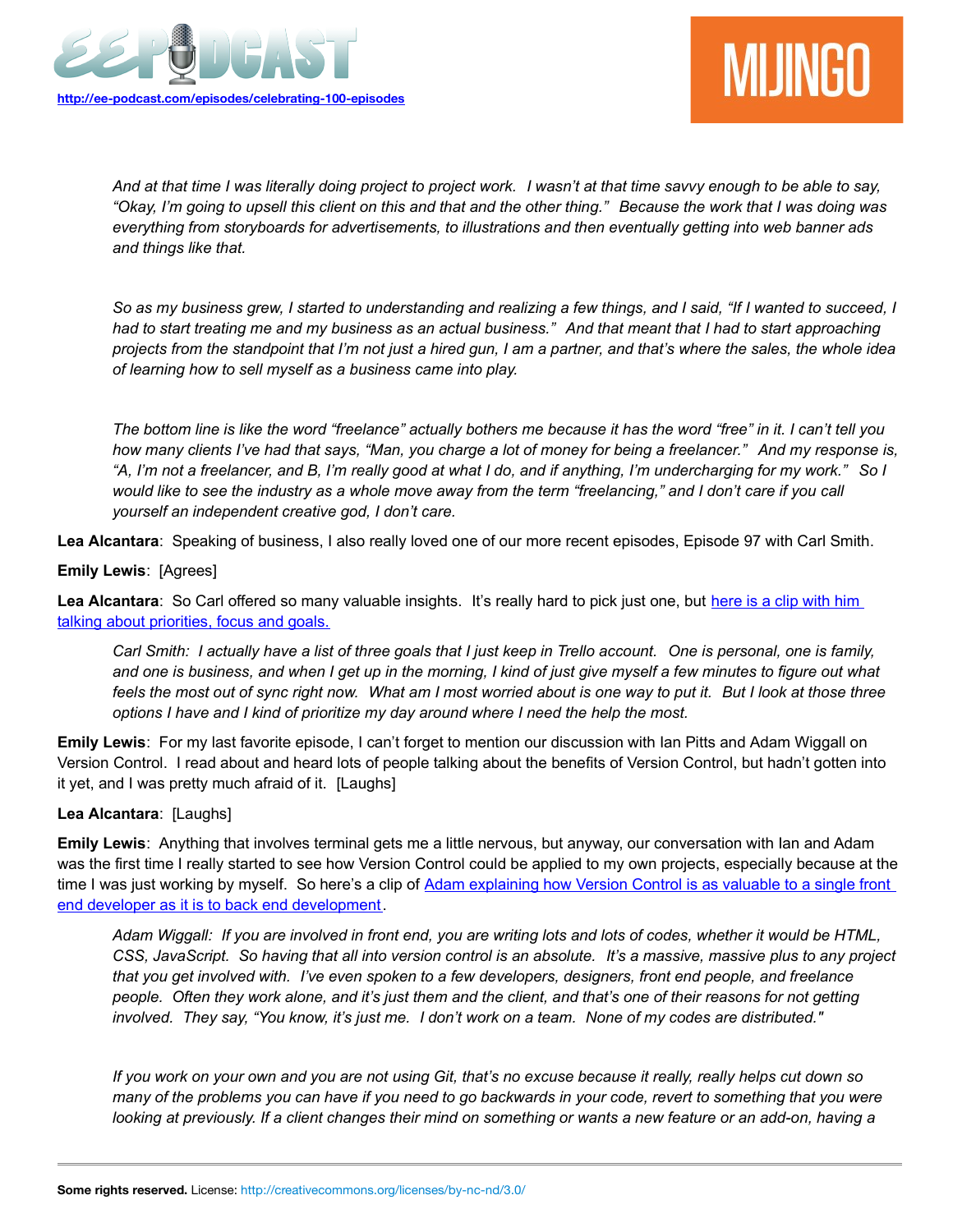



*version control system in place makes all of that so much easier. So whether you are on own or on a big team or even a small team like we are, we really wouldn't want to live without it. It's all in there.* 

**Lea Alcantara**: Of course, I have to give a nod to Episode 80 and that's the episode where we recorded live at EECI in Austin.

**Emily Lewis**: That's so fun.

**Lea Alcantara**: Yes. So this episode is a favorite for so many reasons, but the energy of the show really reflects how wonderful the EE community is, and so [here's a clip from our trivia contest where Anna Brown's competitive side came](http://ee-podcast.com/episodes/ee-podcast-live-eeci-2012-us) [out.](http://ee-podcast.com/episodes/ee-podcast-live-eeci-2012-us) 

*Lea Alcantara: All right, so everyone, gird your loins. [Laughs]*

*Emily Lewis: [Laughs]*

*Lea Alcantara: Come on. Okay, the first question, step back, Anna. [Laughs]*

*Emily Lewis: [Laughs]*

*Anna Brown: I've cheated already. I became poisoned with success.*

**Emily Lewis**: I think the one thing we can all agree on is that the very best thing about EE is the people involved with it. Without Rick Ellis, we wouldn't even have ExpressionEngine. So Ryan, why don't you tell us about your final favorite episode?

**Ryan Irelan**: Yeah, I went back a little bit to find this one, and it stuck for me for a couple of reasons. One, because all my conversations I've had with Rick, I have had a number of conversations in person and in private, and he's always struck me as a very thoughtful person who definitely has a unique take on things. I know that people that are newer to ExpressionEngine probably might not know much about Rick. He definitely isn't as visible in the community as he perhaps once was, although I don't know if he ever has been like super visible, except for very, very early on in the pMachine days. But I think it's a great show, that's the first one I actually thought about because I just think I remember talking to Rick that day and truly enjoying the conversation. It reminded me a lot. I had a great conversation with him at South by Southwest one year, and then again at the EECI in San Francisco, we had a great conversation as well. So anytime I get to talk to him, I really enjoy it and so that was the one that I wanted to pick. It's a little bit of an oldie. I'm not sure that all the content is relevant now, but Rick definitely he has a very interesting background in terms of the type of work that he's done and the people he's worked with before. He even created CMSs and he also has a lot of interesting stories about the stuff that he was doing at the time and I'm sure if he was on the show again, he would have interesting stories about what he's been doing since then. So definitely, I think a highlight in the catalog of shows for us.

**Emily Lewis: [Here's a segment of Episode 44 with Rick Ellis of EllisLab:](http://ee-podcast.com/episodes/rick-ellis-of-ellislab)** 

*Rick Ellis: It's like when you asked a kid, "Hey, what are you going to be when you grow up?"* 

*Lea Alcantara: Yeah.*

*Rick Ellis: I've always felt like, "Well, why do you have to be one thing? Why can't it be about the journey? Why can't it be about the process of discovery and a process of immersion into things for a period?"*

*Lea Alcantara: Yeah.*

*Rick Ellis: And that's always how my life has sort of gone. It usually runs in about ten-year cycles where I get really obsessive about something, and when the whole software thing started, and I guess that's why I feel like I was really suited for the startup. There's a kind of renegade nature when your company is a startup and it's all hands on deck and there's just this crazy sort of frenetic energy around it. But when that turned a few years ago, and EllisLab had to make that transition to being what Les has always called "cowboy coding" to actually being a company with human resource policies and with structure and with a development process and all these things, on*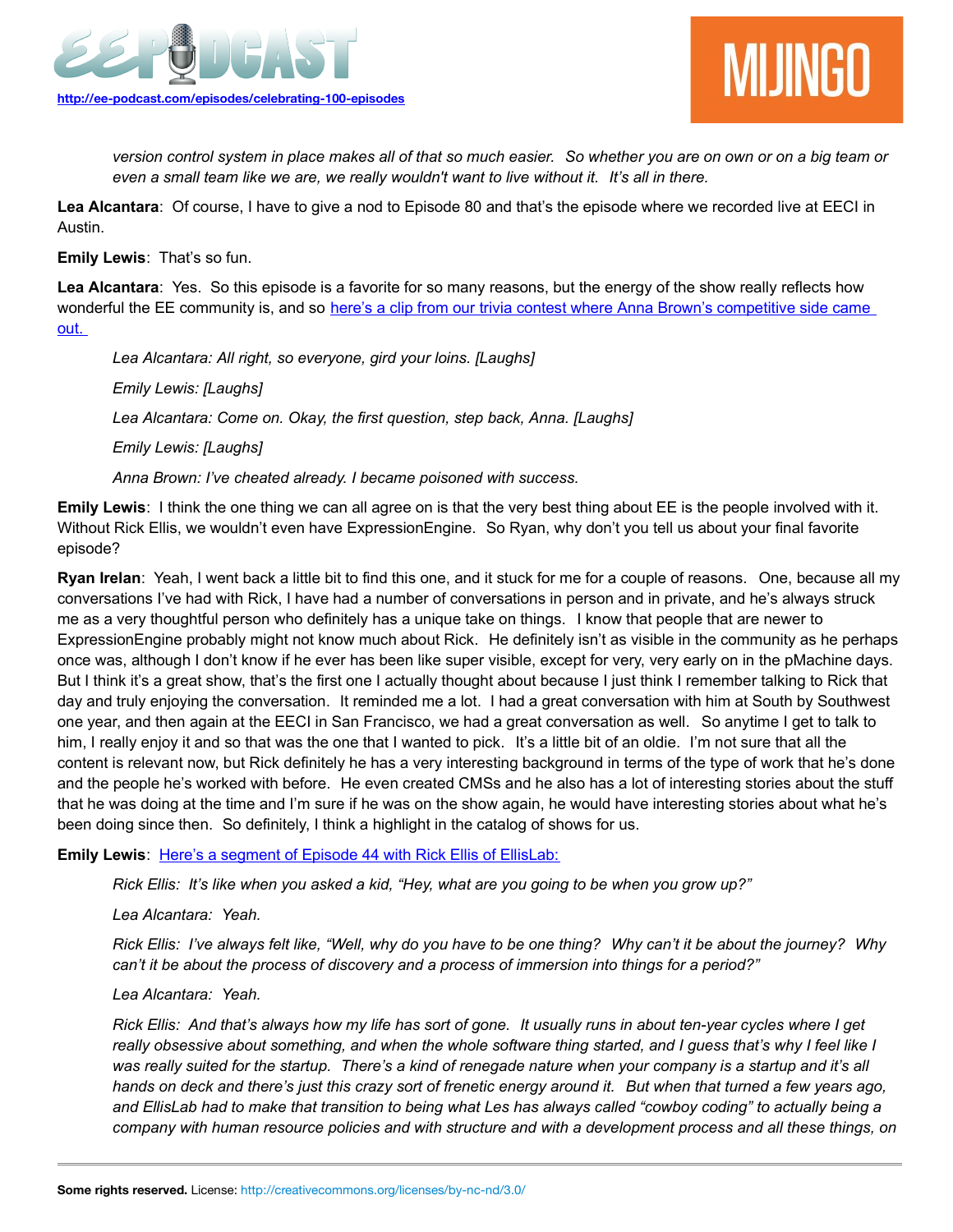

*a personal level, I realized that that's not what I'm suited to do to make that transition and to push that company that way. I'm so thankful that Les and Darren, these guys were there to sort of do that because that's what they crave and they want to see that growth happen and that transition happen. But for me on a personal level, it's always been about finding those interest and then really digging into those interest and doing it to the extent you can, and then once it doesn't really satisfy you anymore, then it's time to sort of reevaluate and maybe there's something else there that pulls you.*

**Emily Lewis**: We really have had so many great episodes, topics and guests. There's always something I learn from each and every one, and I hope our listeners do as well.

**Lea Alcantara**: Well, now that we've looked back, let's look forward to the future. Ryan, how do you think the EE community can best help each other and continue to thrive?

**Ryan Irelan**: Oh wow! I would say be nice.

**Emily Lewis**: [Agrees]

**Ryan Irelan**: Help each other.

**Emily Lewis**: [Laughs]

**Ryan Irelan**: I know you guys talked about this on another episode, really focus on the fact that everybody is after the same goal in their work regardless of the tools they use and don't be a software, a series of files that are compiled and run on a computer. Don't let that become something that really drives you to be too happy or too angry. It is what it is, but I think that everybody should just continue what they're doing. Continue helping each other on Twitter and if possible, in the forums and continue supporting people that are creating good stuff and have been adding. For years have been adding a lot of value to ExpressionEngine. Remember that those people added value by first usually offering a lot of free stuff to the community and then maybe later with add-on developers, maybe started charging for it, but just remember that it's the individuals and the small companies in the community that together are what makes it so strong. So I would say be nice, help each other, be civil on the #eecms.

# **Emily Lewis**: [Agrees]

**Ryan Irelan**: I've said that before, and I always get negative feedback about it, but really, be civil and keep going. Create cool stuff or whatever, or create a podcast, whatever. Whatever happens, I think it's going to be cool for more people to jump in and participate.

**Emily Lewis**: How about you, Lea, what do you think is critical for the EE community to thrive in the future?

Lea Alcantara: I personally think it's to - I'm going to jump in from Ryan's last point - really do something, whether it's to make an add-on, whether you want to start your own little resource site. That's basically have been the backbone of the community. Somebody has decided, "Oh, there's a gap in knowledge here or engagement here, why don't I start something." And that includes local Meetups, and I think that's really, really important, and there are certain Meetups that I hear about. For example, like the Portland Meetup and even here in Seattle, they're super useful with some of the most amazing like presentations out there to attend and to just engage each other. If you can't get to the ExpressionEngine Conference like definitely go to the local Meetups and do something.

### **Timestamp: 00:40:18**

# **Emily Lewis**: [Agrees]

**Ryan Irelan**: Yeah, go to a Meetup as soon as you can whatever one is closest to you. There's a lot of great people. I was in Toronto for an extended period of time earlier this year, and I got to go to the Toronto Meetup, and it's very small, but a nice group of people and they are all really, really passionate about ExpressionEngine, and they also have like different interests so we didn't just talk about like curly braces and parameters the whole time.